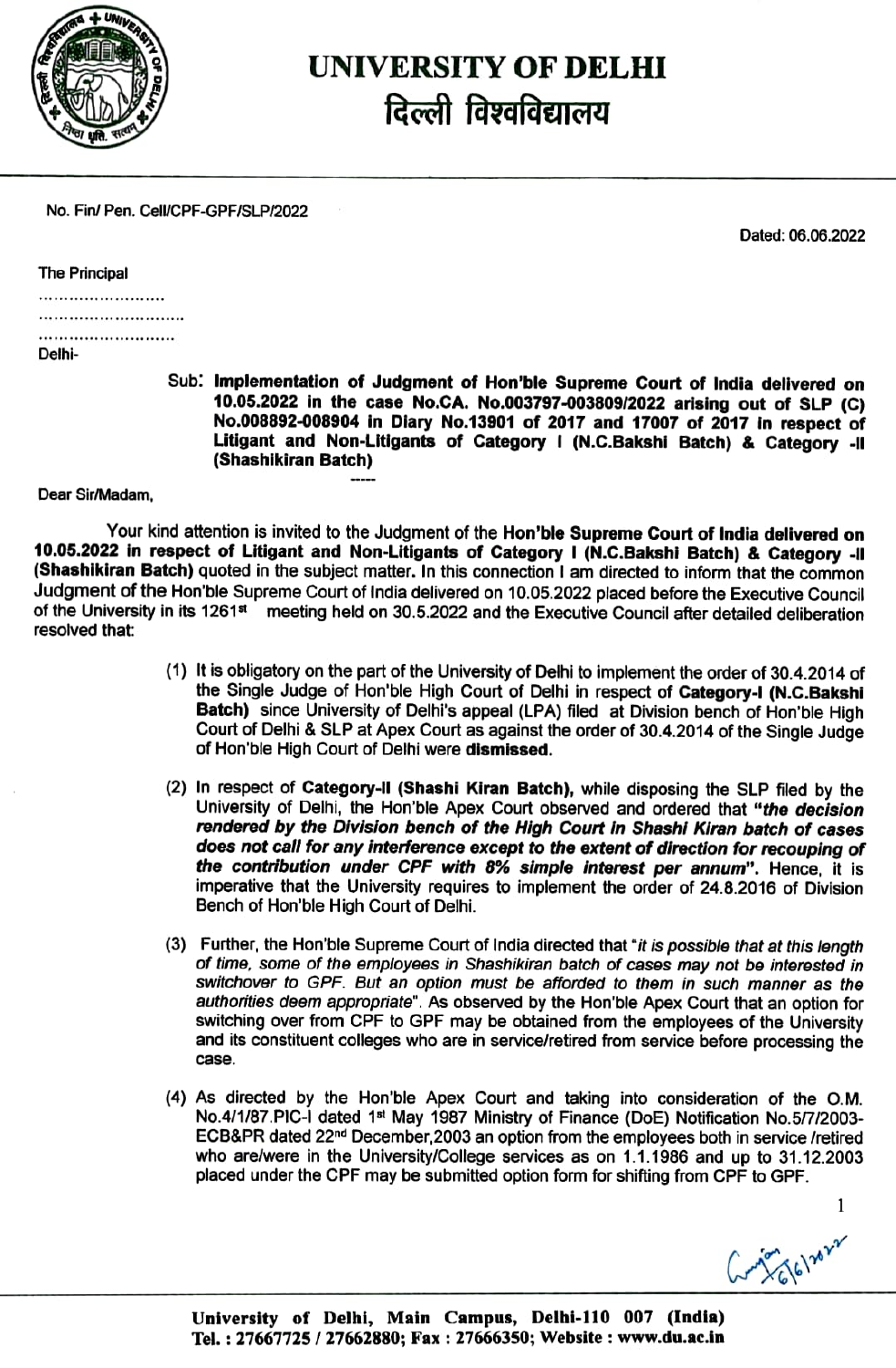- (5) The Executive Council has also resoved that after fixation of pension, the employer contribution along with 8% simple interest per annum to be refundable to the University Colleges may be adjusted. After adjustment of employer contribution, the pension payable to the pensioners are needs to be disbursed.
- (6) The Executive Council is authorized the Vice Chancellor to take decision for smooth and speedy disposal cases.

Considering the above, the Colleges may process the case files faling under category-I and Category Il as per the order of Hon'ble Supreme Court of India and as resolved by the Executive Council and forward the same to the University for fixation of the Pension. While sending the case files to the University, it is requested that the following needs to observed strictly to avoid any delay and objections from audit point of view:

- The option form enclosed in Annexure needs to be circulated to the employees falling under  $(i)$ Category-II in complying the Hon'ble Supreme Court order dated 10.5.2022 and the same may be forwarded to the University along with the pension proposal, personal file and service book etc.
- In order to calculate the refund/adjustment of employer contribution with 8% simple interest per annum, the details of disbursement of employer contribution may be furnished in the prescribed format given below (i)

| оf<br>Name<br>Designation<br>the<br>employee | Date<br>retirement | of<br>Amount<br>of   Employer<br>contribution<br>disbursed | Date<br>Οf<br>disbursement<br>employer<br>Οf<br>contribution | <b>Category</b><br>under<br>which the<br>employee<br>is falling |
|----------------------------------------------|--------------------|------------------------------------------------------------|--------------------------------------------------------------|-----------------------------------------------------------------|
|----------------------------------------------|--------------------|------------------------------------------------------------|--------------------------------------------------------------|-----------------------------------------------------------------|

- (ii) The service book of the employees needs to be updated with all the necessary entries from the date of appointment to till his/her date of retirement and to ensure that all the pages of the personal file of the employees is serially numbered and neatly tagged.
- (iv) The pension documents with affixed photo/ joint photo with spouse and duly flled in and signed by the retiring employees attested by the Principal wherever necessary be sent to the pension cell of the University for processing of fixation of pension.
- (v) If an employee desirous to avail the commutation, he/she should submit the prescribed form of application for commutation of a percentage of pension along with medical certificate from the competent medical authority.
- (vi) Pay fixation/increments should be notional during the study leavel deduction of non-qualified (EOL) period, if any, should be reviewed by the college before submitting the case for fixation of the pension.
- The service of the employee needs to be verified with PBR from the date of appointment to till his/her retirement and necessary entries to this effect be made in the service book. (Vil)
- (vii) For counting of past services, LSPC/Pro-rata pension and gratuity received from the borrowing organization shall be entered in the service book.

Caryland C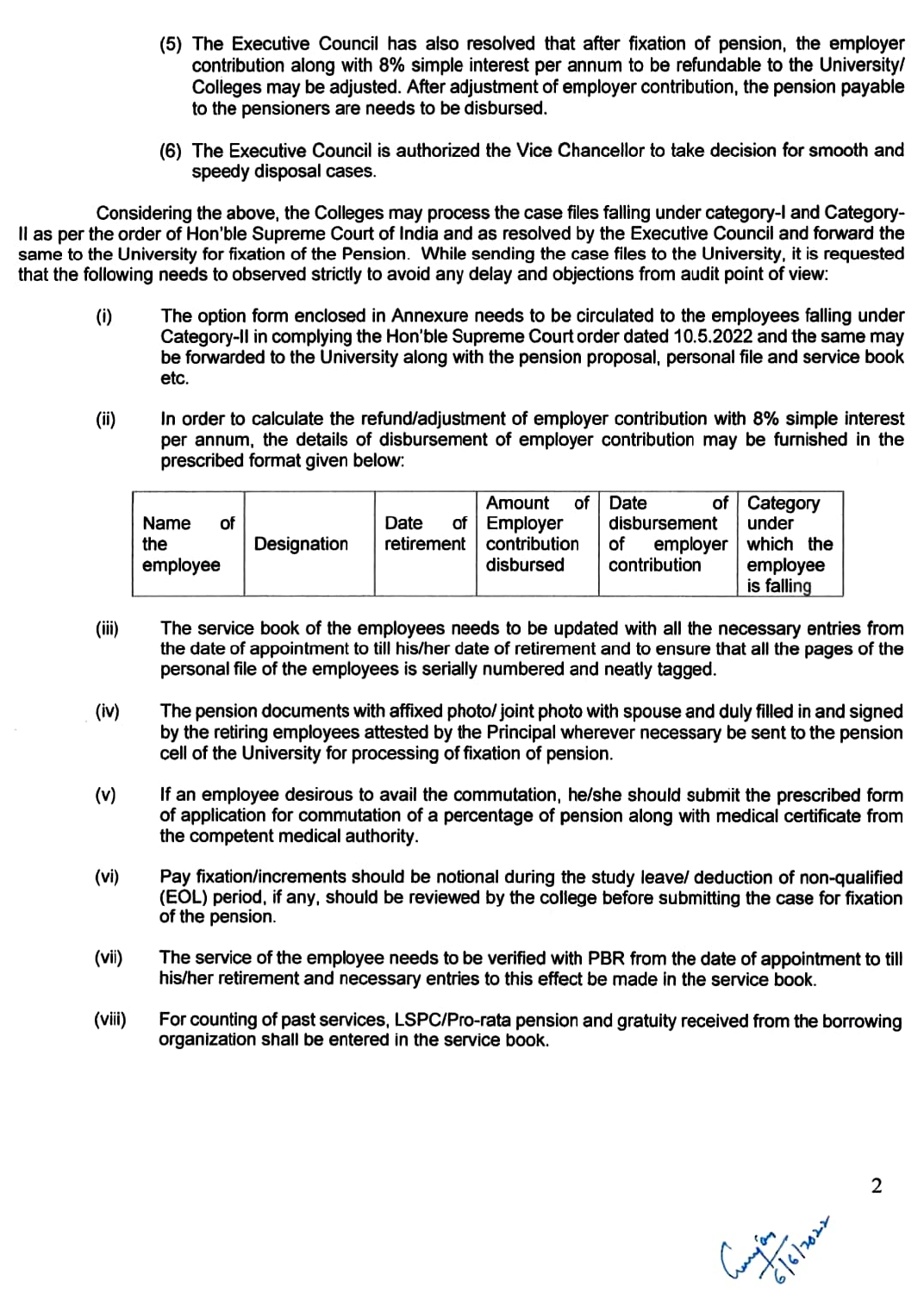

## UNIVERSITY OF DELHI दिल्ली विश्वविद्यालय

- The colleges may take up the matter with respective funding agencies i.e UGC or Govt. of (ix) The colleges may take up the matter with respective funding agencies i.e UGC or Govt. of<br>Delhi directly for allotting/releasing of the grant for disbursement of pension/pension arrears.
- In case of death of the employee falling under category-I and Category-ll, the eligible members of the family as per the CCS (Pension) Rule 1972, may submit the family pension papers along with relevant documents with authorization letter for adjustment of employer contribution in the pension arrears due to them and the same may be forwarded to the University for consideration for fixation of the family pension. (x)
- In order avoid any contempt proceedings, while processing the case fles, the priority shall be given to the litigants. (Xi)

Necessary action may be initiated for implementation of Judgment of the Hon'ble Supreme Court of India delivered on 10.05.2022 in respect of petitioners under the Category-I and Category-II on priority basis.

Yours faithfully,

Finance Of

Copy to

- 1. The Dean of Colleges, University of Delhi for kind information.
- 2. A.R. (Colleges), University of Delhi for kind information.
- 3. I.A.O., University of Delhi for kind information.
- 4. J.R. Establishment (Teaching/Non-Teaching) for kind information.